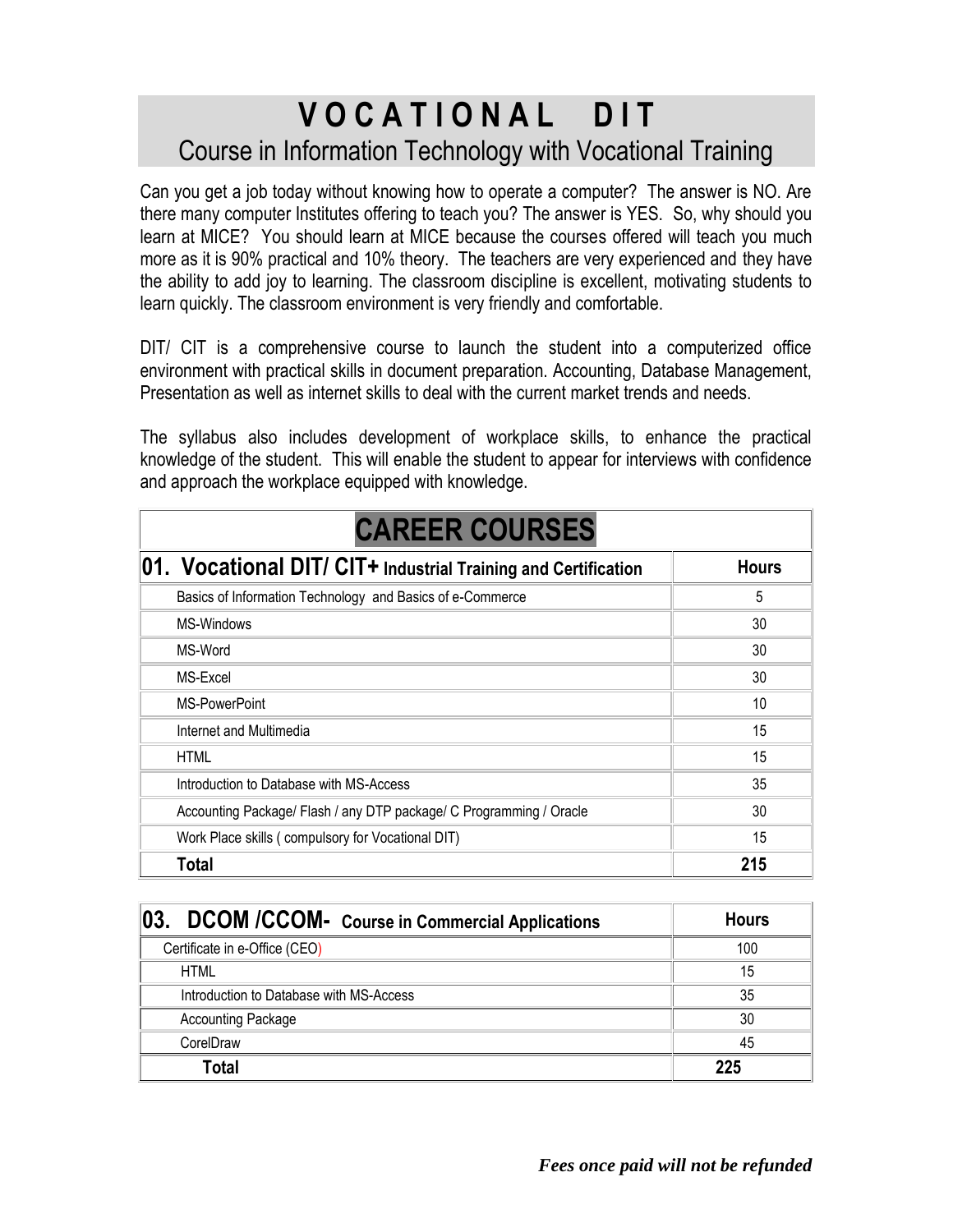## **CEFT- E- Finance with Tally Certification**

A course that ends in a job. Tally Solutions, a renowned software company established more than 28 years back is today handling 90% of India's businesses. Tally, the company, provides assistance in getting placement globally and help you in launching successful careers. MICE which is globally known for its quality education and training has been authorized by Tally to provide certified courses. MICE is the only authorized 'Tally Learning Centre' for entire Udupi district.

The course offers the following benefits:

- 100% placement assistance from MICE as well as TALLY Education.
- A certificate from Tally which is globally verifiable.
- MICE certification + Tally certification.

| <b>CAREER COURSES</b>                                |              |
|------------------------------------------------------|--------------|
| 10. CEFT - E-Finance with Tally Certification        | <b>Hours</b> |
| Certificate in e-Office (CEO)                        |              |
| Basics of IT & e-Commerce                            | 5            |
| <b>MS-Windows</b>                                    | 20           |
| MS-Word                                              | 25           |
| MS-Excel                                             | 25           |
| <b>MS-PowerPoint</b>                                 | 10           |
| Internet & Multimedia                                | 15           |
| <b>Total</b>                                         | 100          |
| Certificate in e-Finance (CEF) + Tally Certification | <b>Hours</b> |
| <b>Basic Accountancy</b>                             | 10           |
| Tally ERP- Internet enabled and VAT enabled          | 75           |
| Financial accounting using BUSY                      | 15           |
| <b>Financial Accounting using PeachTree</b>          | 30           |
| Workplace skills (English comm. & Soft skills deve)  | 15           |
| <b>Total</b>                                         | 145          |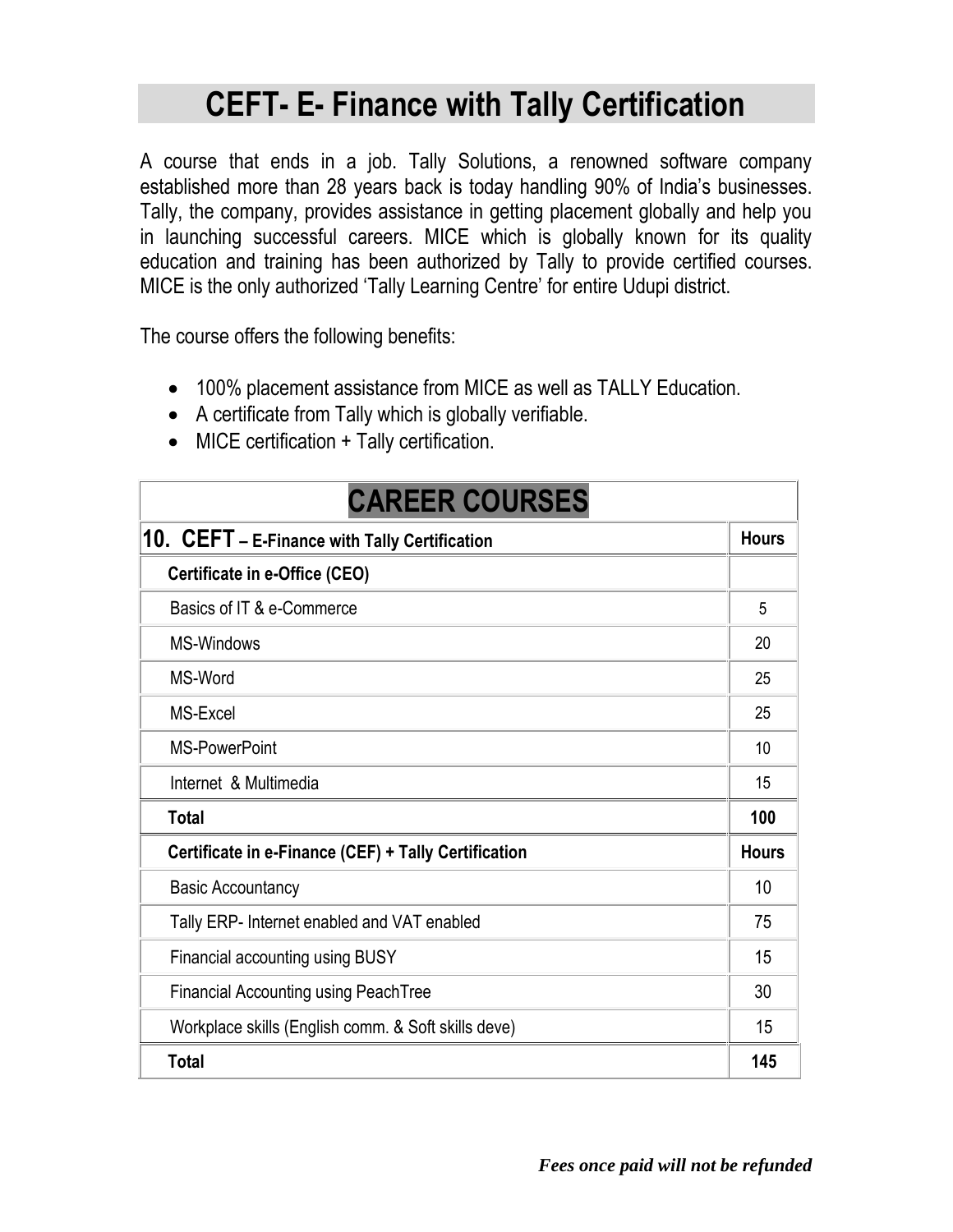| <b>EXTENDED COURSES</b>                               |              |  |
|-------------------------------------------------------|--------------|--|
| 33. ACEFT - Advanced E-finance with Adv Tally certify | <b>Hours</b> |  |
| E-Finance with Tally certification                    | 245          |  |
| Accountancy                                           | 10           |  |
| <b>Advanced Excel</b>                                 | 20           |  |
| Database Management - MS-Access / Oracle/ SQL Server  | 35           |  |
| <b>Advanced Tally</b>                                 | 60           |  |
| <b>Business Communication and Correspondence</b>      | 30           |  |
| <b>Financial Management with Project</b>              | 15           |  |
| Total                                                 | 415          |  |

| <b>09. PROGRAMMING LANGUAGES</b>                     |                            |                                 | <b>Hours</b>                   |     |
|------------------------------------------------------|----------------------------|---------------------------------|--------------------------------|-----|
| 1. C programming<br>with project                     | or $C + +$ with<br>project | or Advance Java<br>with project | or Java EE with<br>project     | 75  |
| 2. Oracle with Developer 2000<br>with project        |                            |                                 | or SQL Server with<br>project  | 75  |
| 3 VB. Net / C# with project<br>(Windows application) |                            | or ASP NET using VB Net / C#    | with project (Web application) | 75  |
| <b>Total</b>                                         |                            |                                 |                                | 225 |

| 15. TEACHERS' TRAINING                | <b>Hours</b> |
|---------------------------------------|--------------|
| C with project                        | 75           |
| Oracle                                | 45           |
| Visual Basic with project             | 75           |
| <b>Basics of Hardware Maintenance</b> | 15           |
| <b>Multimedia Based Education</b>     | 10           |
| <b>Communication Skill</b>            | 30           |
| Basic awareness of Child Psychology   | 10           |
| <b>Total</b>                          | 260          |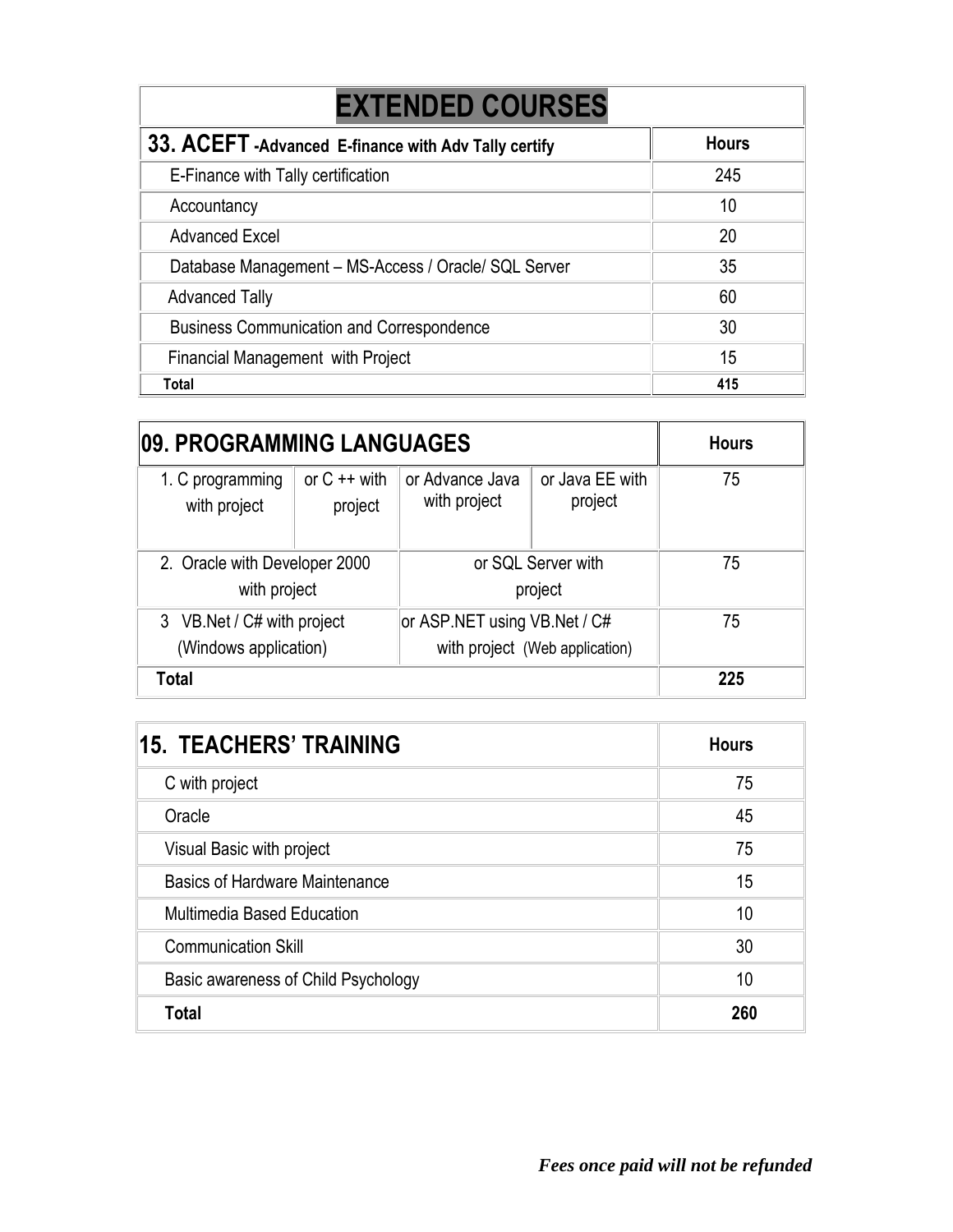| <b>ADVANCED &amp; POST GRADUATE CERTIFICATION</b>                       |              |
|-------------------------------------------------------------------------|--------------|
| $ \mathbf{31}_\mathsf{e}$ Advanced Certificate in Computer Applications | <b>Hours</b> |
| 1 year course for Bank jobs, Government jobs, etc.                      |              |
| <b>CITI CCOM/ CEFT</b>                                                  | 200          |
| Graphic Designing Technology / GDT on I-Mac                             | 145          |
| Baraha with Regional Language / Nudi / Srilipi                          | 10           |
| Personality Development / Workplace Skill                               | 5            |
| Certificate in Communicative English                                    | 75           |
| Project                                                                 |              |
| <b>Total</b>                                                            | 435          |

**41.Post Graduate Certificate in Information Technology** (For graduates)

For PG certification - online exam for extended courses is compulsory

**31.Advanced Certificate in Information Technology** (For non-graduates)

- **Requirements**  $\bullet$  **Online exam for extended courses** 
	- Completion of career course and extended course
	- 3 projects in 3 programming languages is compulsory

41. PG Certification in Information Technology (CIT/ CCOM+ Programming languages) PG Certification E-Business Accounting and Administration (CEFT+ ACEFT)

**43**.PG Certification in Teachers' Training course ( CIT/CCOM/CEFT +Teachers' training) Projects – 3 projects for 3 programming languages

| Masters in Information Technology (Only for graduates)<br>PG Certification with the following additional subjects |     |
|-------------------------------------------------------------------------------------------------------------------|-----|
| Basics of Information Technology and e-Commerce                                                                   | 5   |
| <b>Basics of Networking</b>                                                                                       | 5   |
| Certificate in Web Designing and Web Development with project                                                     | 265 |
| Advanced Java includes JDBC, Core Java, Database, Networking RMI with<br>project                                  | 75  |
| LINUX - User level, System Administration, Network & Security Admin                                               | 120 |
| <b>Total</b>                                                                                                      | 470 |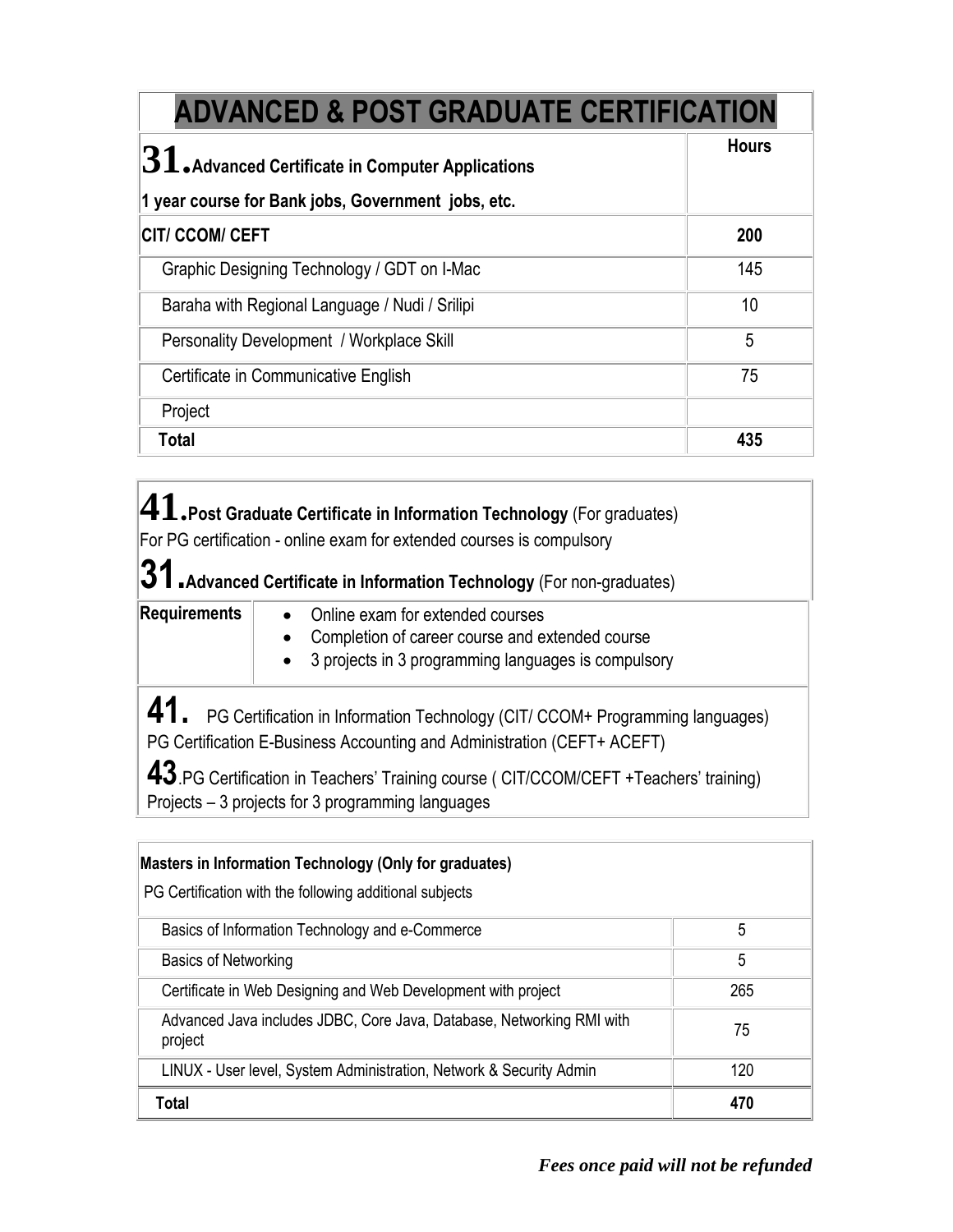## **PROFESSIONAL COURSES**

| $\bm{12}$ .Multimedia and Animation                           | <b>Hours</b> |
|---------------------------------------------------------------|--------------|
| Basics of Drawing, Colour Scheming & 3D drawing for Animation | 20           |
| Basics of Multimedia and Animation                            | 10           |
| Adobe Photoshop                                               | 60           |
| <b>After Effects</b>                                          | 75           |
| Flash with Action Script                                      | 45           |
| <b>Adobe Premiere</b>                                         | 20           |
| Total                                                         | 230          |

| $ 35$ .Advanced Course in Multimedia and Animation | <b>Hours</b> |
|----------------------------------------------------|--------------|
| <b>Multimedia and Animation</b>                    | 230          |
| Final Cut Pro (Video Editing on MAC)               | 45           |
| 3D Studio MAX                                      | 75           |
| MAYA / Cinema 4D                                   | 45           |
| Project                                            |              |
| Total                                              | 395          |

| 14. Hardware Maintenance & Networking                       | <b>Hours</b> |
|-------------------------------------------------------------|--------------|
| Basics of Information Technology and Basics of Electronics  | 20           |
| Hardware Maintenance and Basic Networking                   | 130          |
| Windows Server 2008 and Client Administration (Direct-5500) | 60           |
| Total                                                       | 210          |

| $18.$ Linux Administration                         | <b>Hours</b> |
|----------------------------------------------------|--------------|
| <b>LINUX User Level</b>                            | 45           |
| <b>LINUX System Administration</b>                 | 30           |
| <b>LINUX Network &amp; Security Administration</b> | 45           |
| Гоtal                                              | 120          |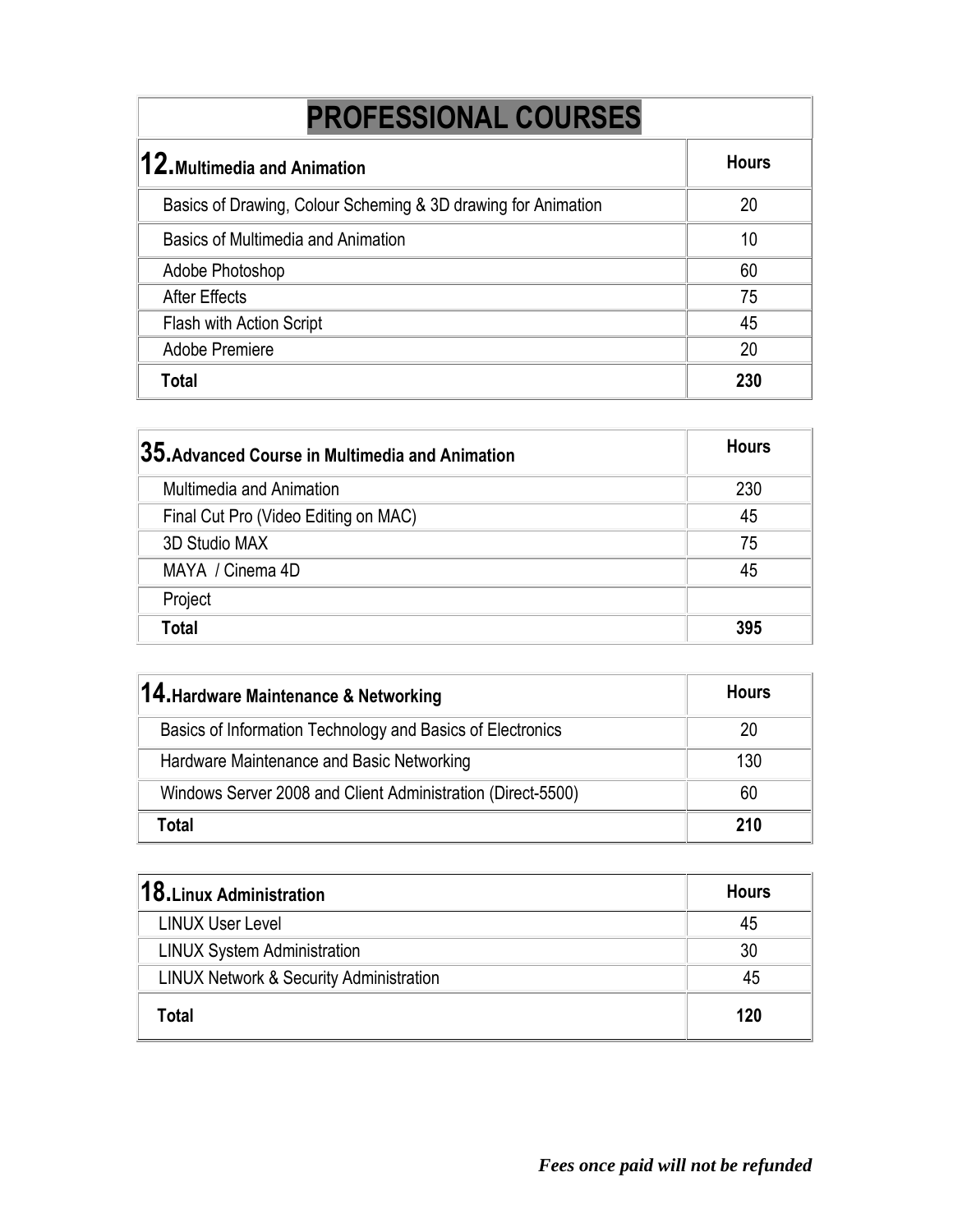| <b>PROFESSIONAL COURSES</b>                                  |              |
|--------------------------------------------------------------|--------------|
| Android Programming (Eligibility - Advanced Java)            | <b>Hours</b> |
| Android + XML + project                                      | 60           |
| Mobile Application development (Eligibility – Advanced Java) | <b>Hours</b> |
| Java ME (Java Micro Edition)                                 | 60           |
| 16. Computer Assisted Design                                 | <b>Hours</b> |
| CAD - 2D                                                     | 70           |
| CAD - 3D with Project                                        | 70           |
| <b>Total</b>                                                 | 140          |
| 3D Studio Max with Project                                   | 110          |
| Pro/E with Project                                           | 110          |
| <b>CATIA with Project</b>                                    | 140          |
| <b>REVIT (NEW COURSE)</b>                                    | 140          |
| PRIMAVERA (NEW COURSE)                                       | 140          |
| <b>M S PROJECT</b>                                           |              |
| Total                                                        |              |

| <b>05.</b> Graphic Designing Technology / G D T on Apple I-Mac   | <b>Hours</b> |
|------------------------------------------------------------------|--------------|
| Adobe InDesign / PageMaker (Optional regional language software) | 45           |
| Adobe Photoshop                                                  | 60           |
| Basics of Drawing with Colour Scheming                           | 10           |
| CorelDraw / Adobe Illustrator                                    | 45           |
| Total                                                            | 160          |

| 13. Digital Imaging Technology         | <b>Hours</b> |
|----------------------------------------|--------------|
| Adobe Photoshop                        | 60           |
| Basics of Drawing with Colour Scheming | 10           |
| CorelDraw / Adobe Illustrator          | 45           |
| Digital Camera, Scanner, Printer       | 10           |
| Project                                |              |
| Total                                  | 125          |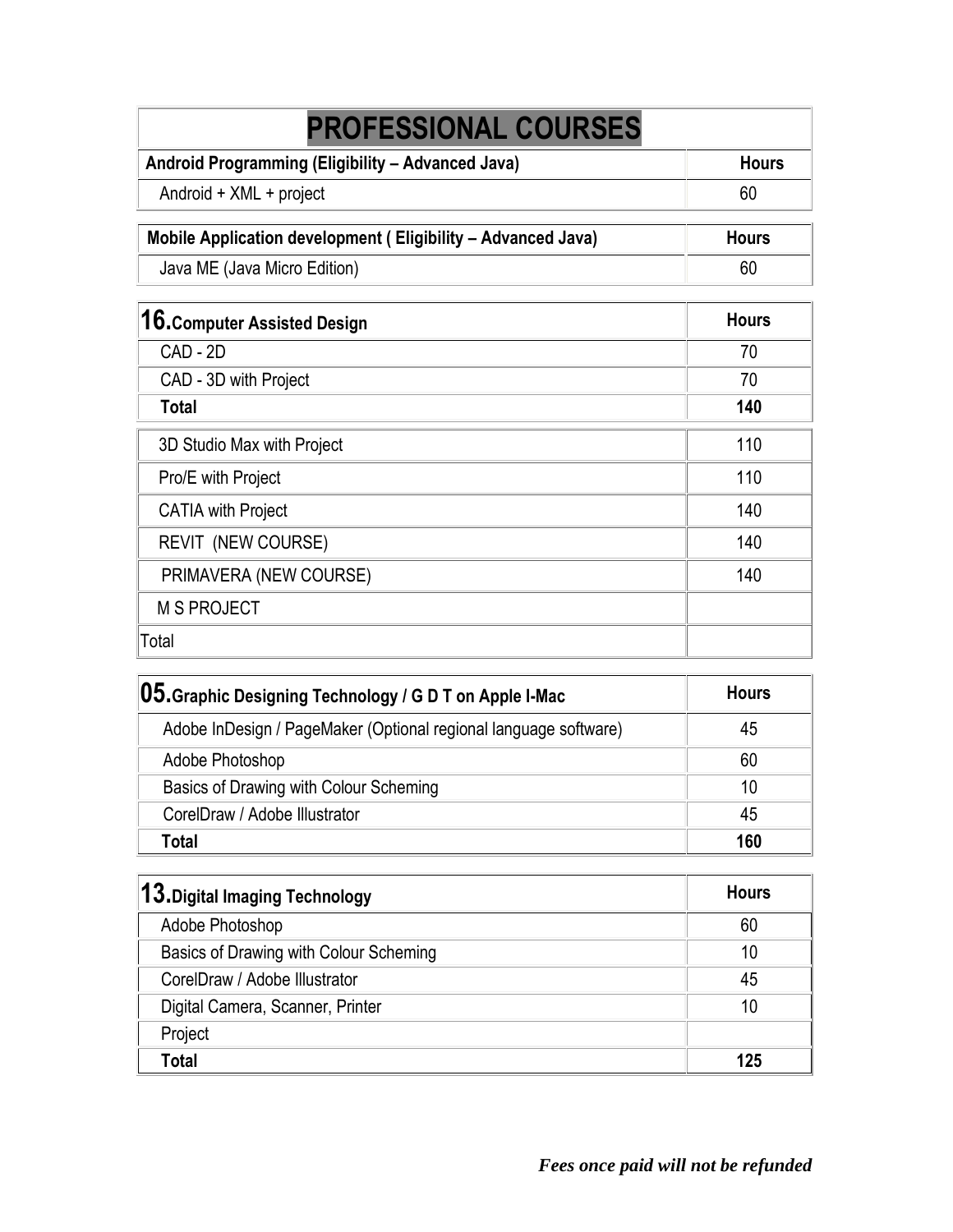## **PROFESSIONAL COURSES**

| 17. Web Designing                      | <b>Hours</b> |
|----------------------------------------|--------------|
| Internet                               | 10           |
| <b>HTML</b>                            | 15           |
| Basics of Drawing with Colour Scheming | 10           |
| Flash with Action Script               | 45           |
| Dreamweaver                            | 30           |
| Adobe Photoshop                        | 60           |
| Total                                  | 170          |

| $ 36$ . Advanced Course in Web Designing | <b>Hours</b> |
|------------------------------------------|--------------|
| Web Designing                            | 170          |
| Scripting: JavaScript, VBScript          | 30           |
| <b>PHP</b>                               | 75           |
| Project                                  |              |
| <b>Total</b>                             | 275          |

| $ 36.$ Web Designing and Web Development               | <b>Hours</b> |
|--------------------------------------------------------|--------------|
| Advance course in Web Designing                        | 275          |
| ASP.NET (with VB.NET or C#.NET)                        | 30/75        |
| Content Management Systems (Joomla, WordPress, Drupal) | 75           |
| Project                                                |              |
| Total                                                  | 380/425      |

| 06. Office Automation                | <b>Hours</b> |
|--------------------------------------|--------------|
| Basics of IT with MS-Windows         | 35           |
| MS-Word                              | 30           |
| MS-Excel                             | 30           |
| MS-PowerPoint                        | 15           |
| Internet                             | 10           |
| Introduction to Database with Access | 35           |
| Total                                | 155          |